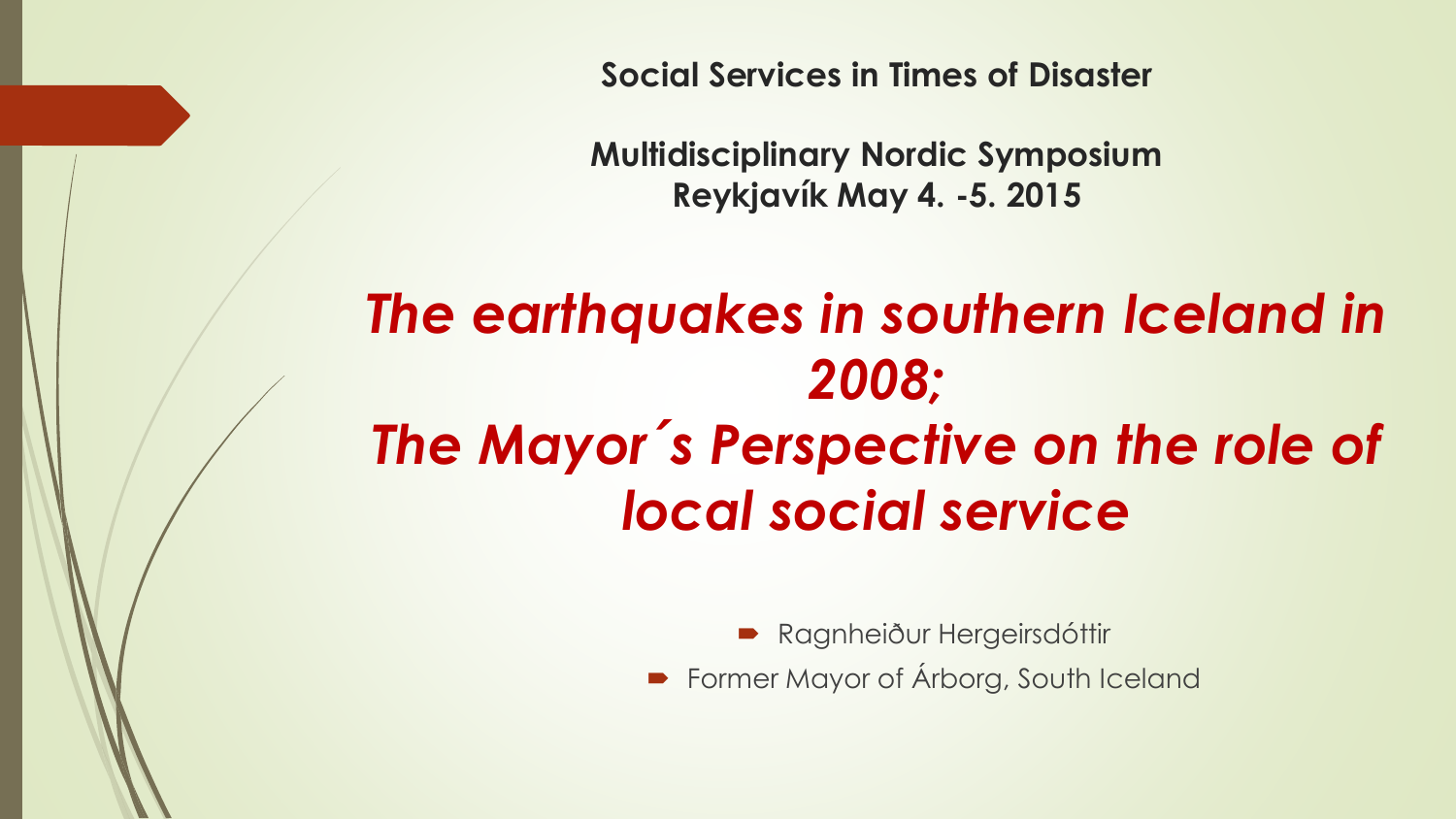## **Focal Points**

- About the earthquake "Suðurlandsskjálfti" in May 2008.
- $\blacksquare$  The effects it had on the work of local authorities.
- **The importance of guidelines for local authorities** concerning response to disasters in their community.
- $\blacksquare$  The role of social services in times of disasters.
- $\blacktriangleright$  How can social service be better prepared to face the consequences of disasters.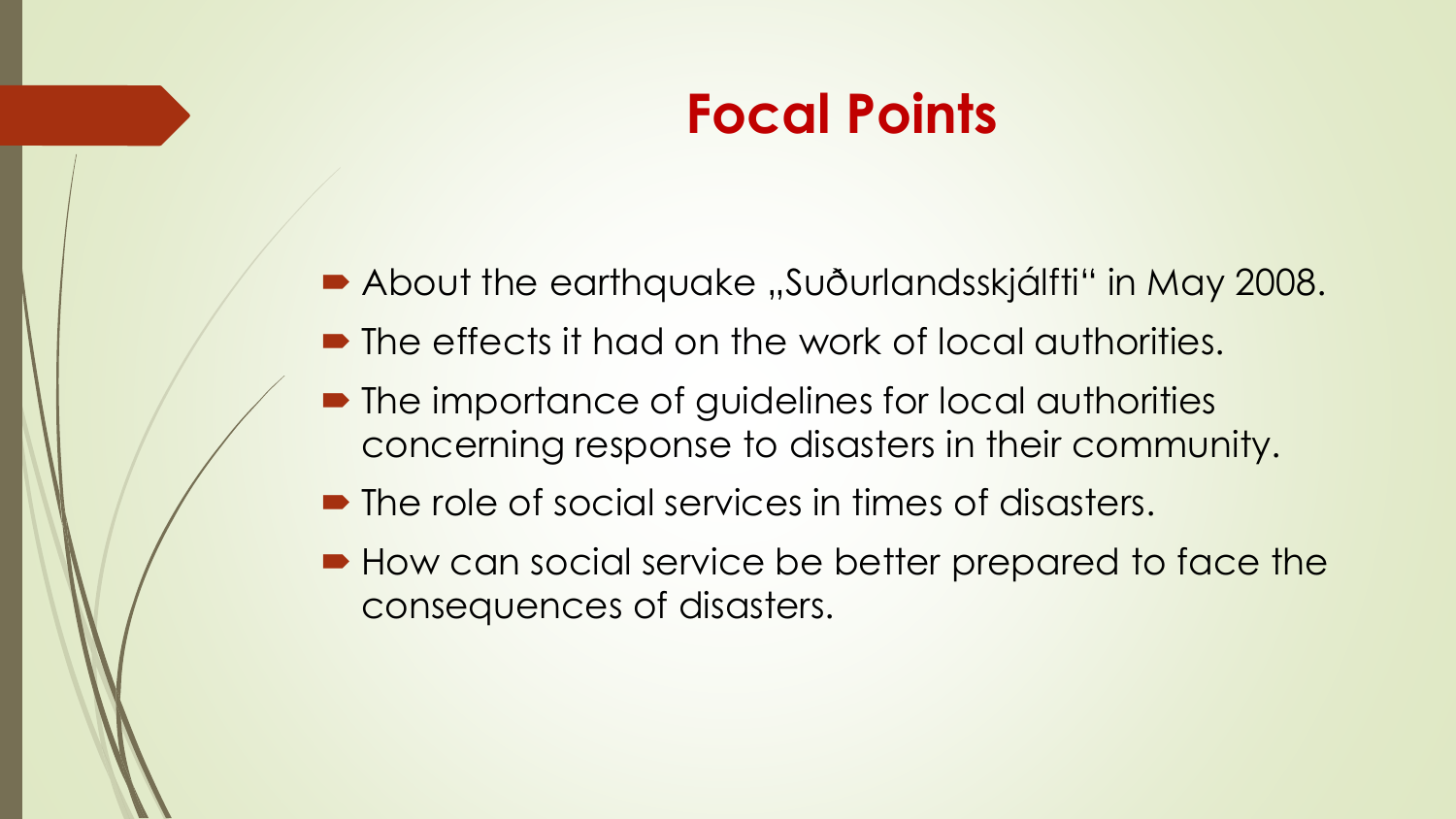## **"Suðurlandsskjálfti" The earthquakes in Southern Iceland 2008**

- **Thursday 29. maí 2008 kl. 15.45.**
- The earthquake measured 6,3 on the Richter scale.
- **Numerous smaller aftershocks followed in the next few** days.
- The quake hit without warning.
- Suðurlandsskjálfti had a huge impact on 3 municipalities in the South of Iceland; Árborg, Hveragerði and Ölfus.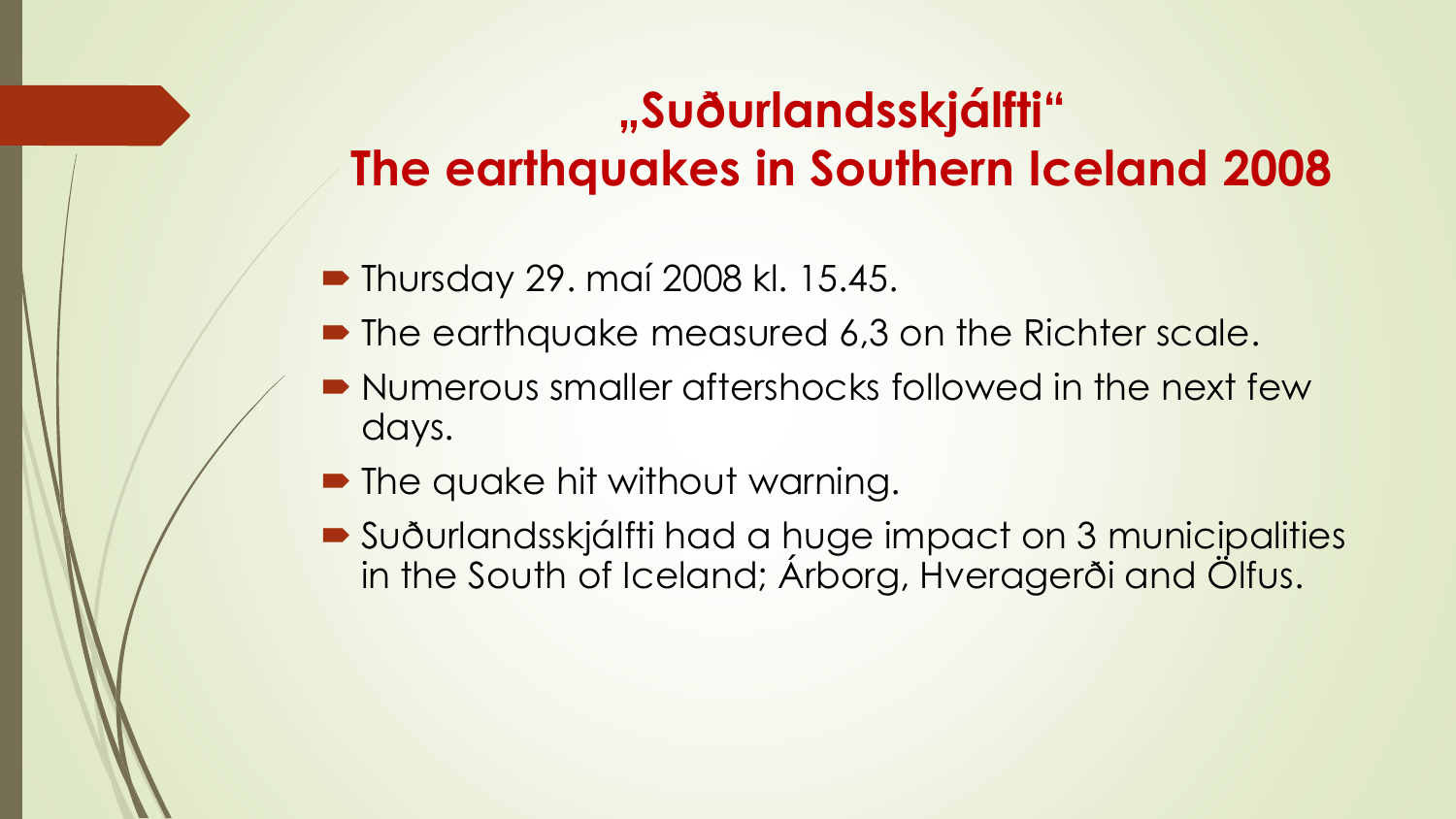### **Suðurlandsskjálfti May 29. 2008, kl. 15.45 6,3 Richter**

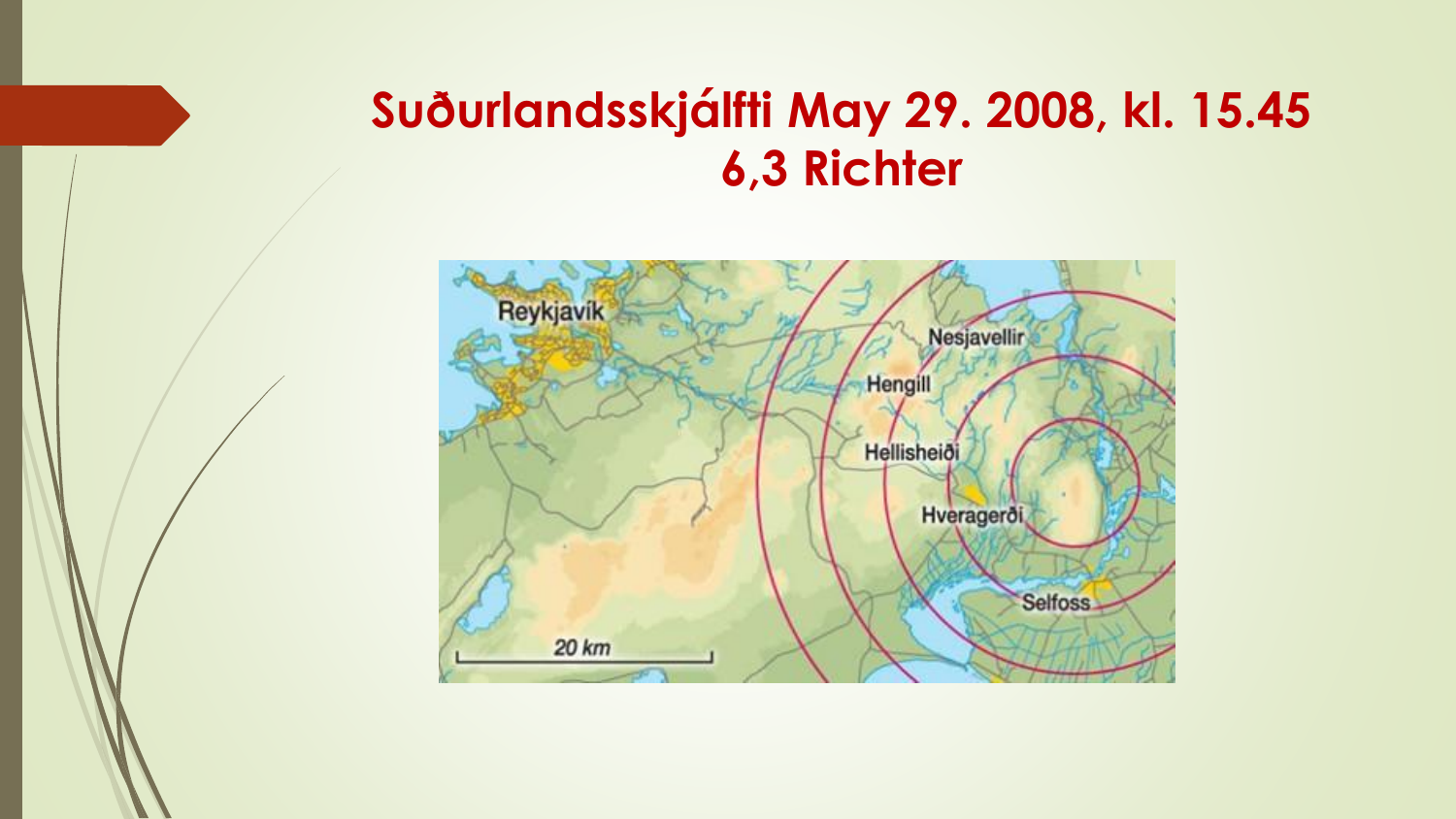### **"Suðurlandsskjálfti" – a Social Disaster**

- No serious injuries to people but property damage was on a much larger scale.
- Disruption on the lives and daily routines of those affected.
- A huge effect on the work of the municipalities.
- It is a long term project to recover from disasters, for individuals as for the community in whole.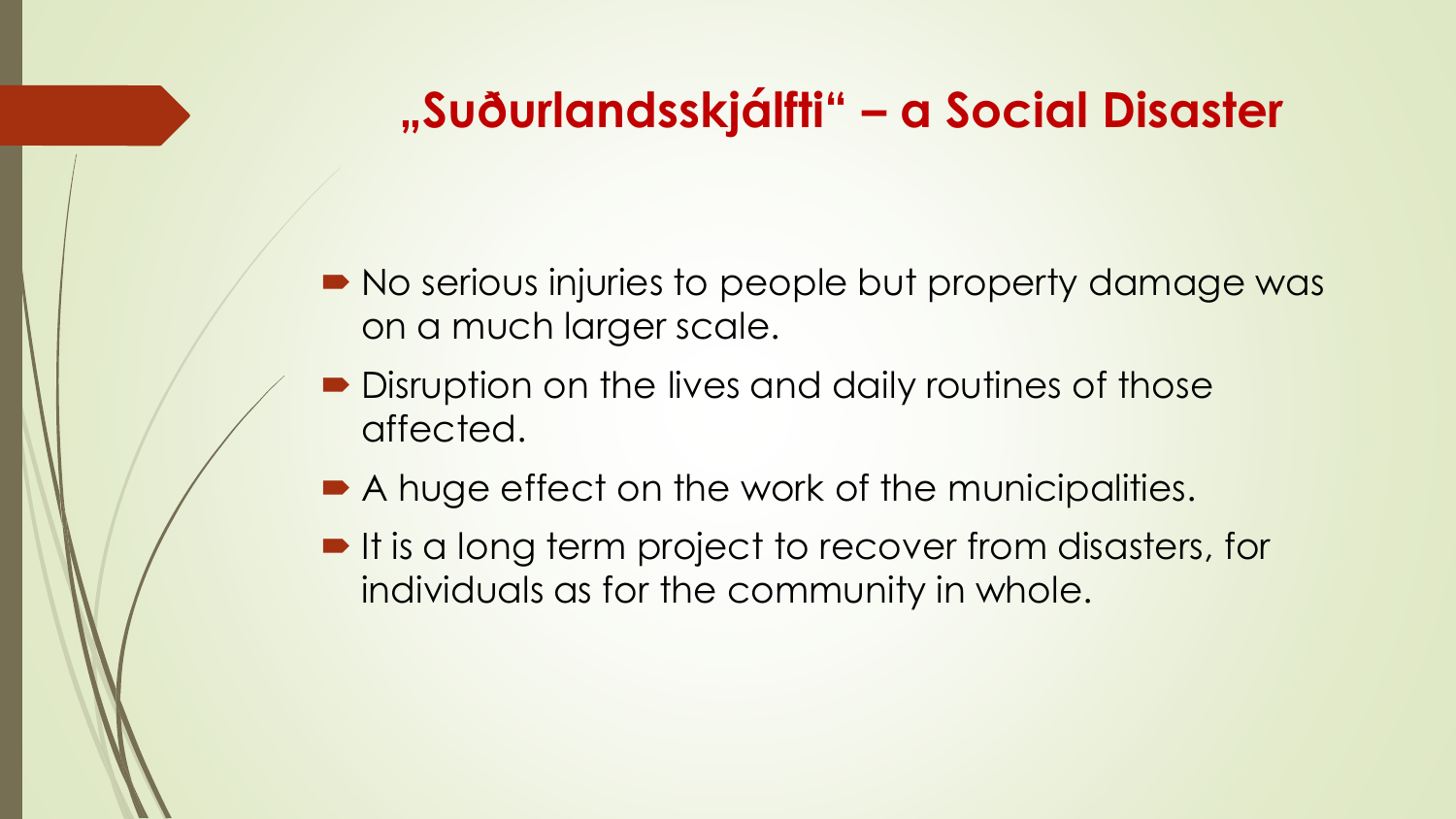#### **Property damage in the City Hall of Árborg**







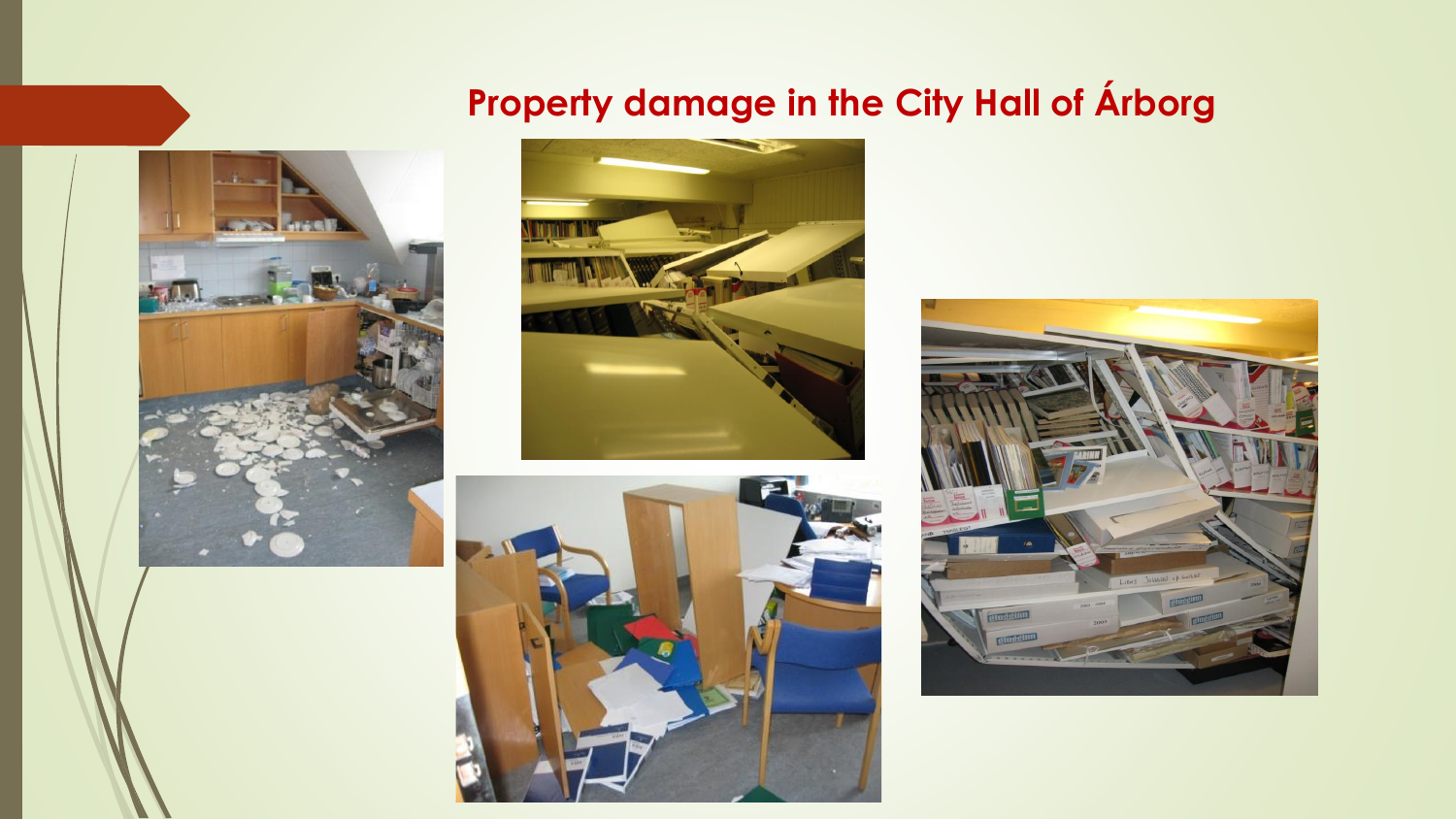#### **Property damages on a large scale in homes, on buildings and in open spaces.**





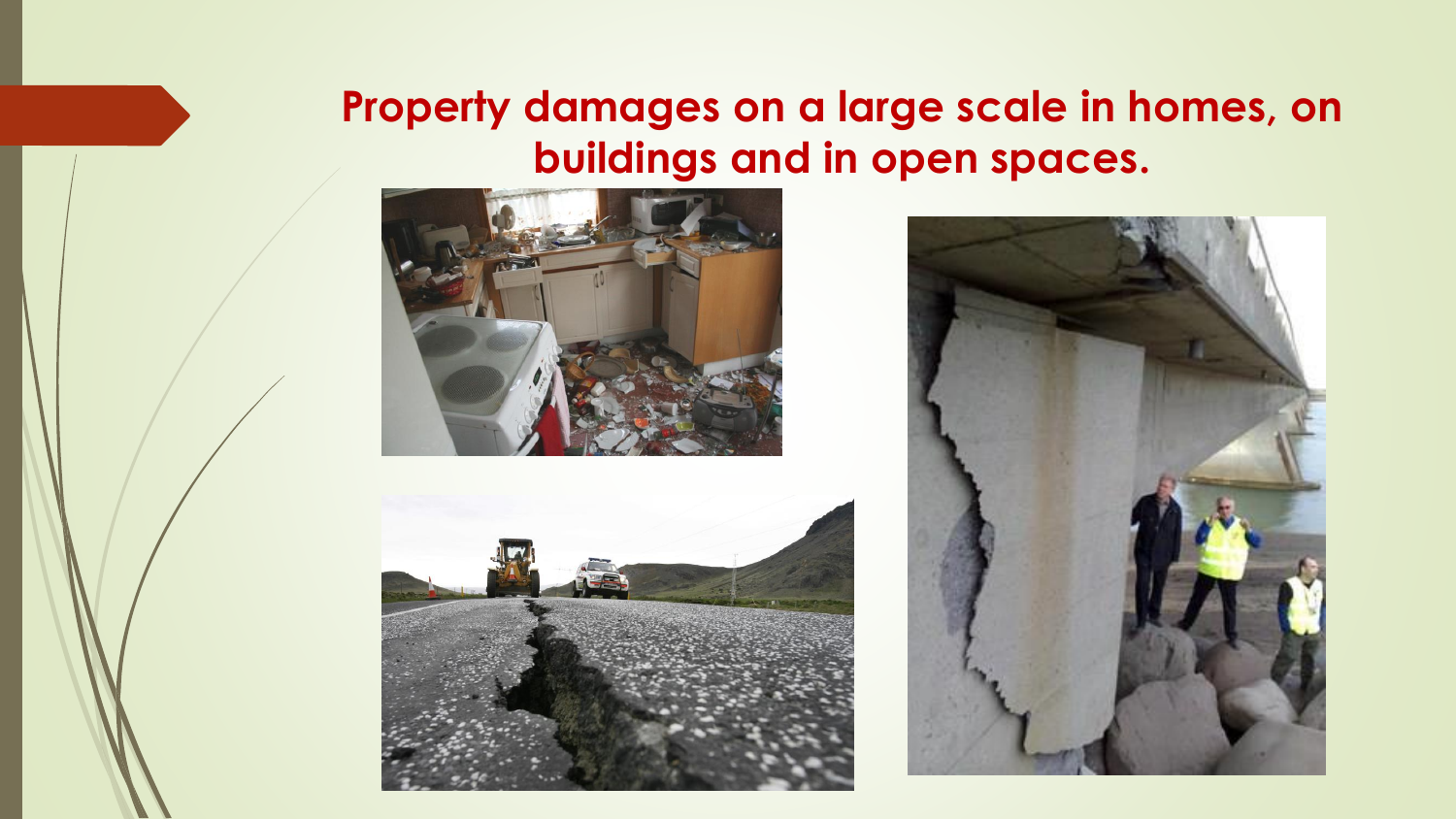# **The main focus of Local authorities following the quake was on:**

- The human aspect, making sure that everyone, both employees and local residents, received ample information and instructions on how to proceed.
- A fast and effective disaster-relief program that evaluated the extent of damage caused to homes and made certain that all the systems were operational and connected to each other.
- Getting the municipal system operating as close to its original state as possible, as soon as possible.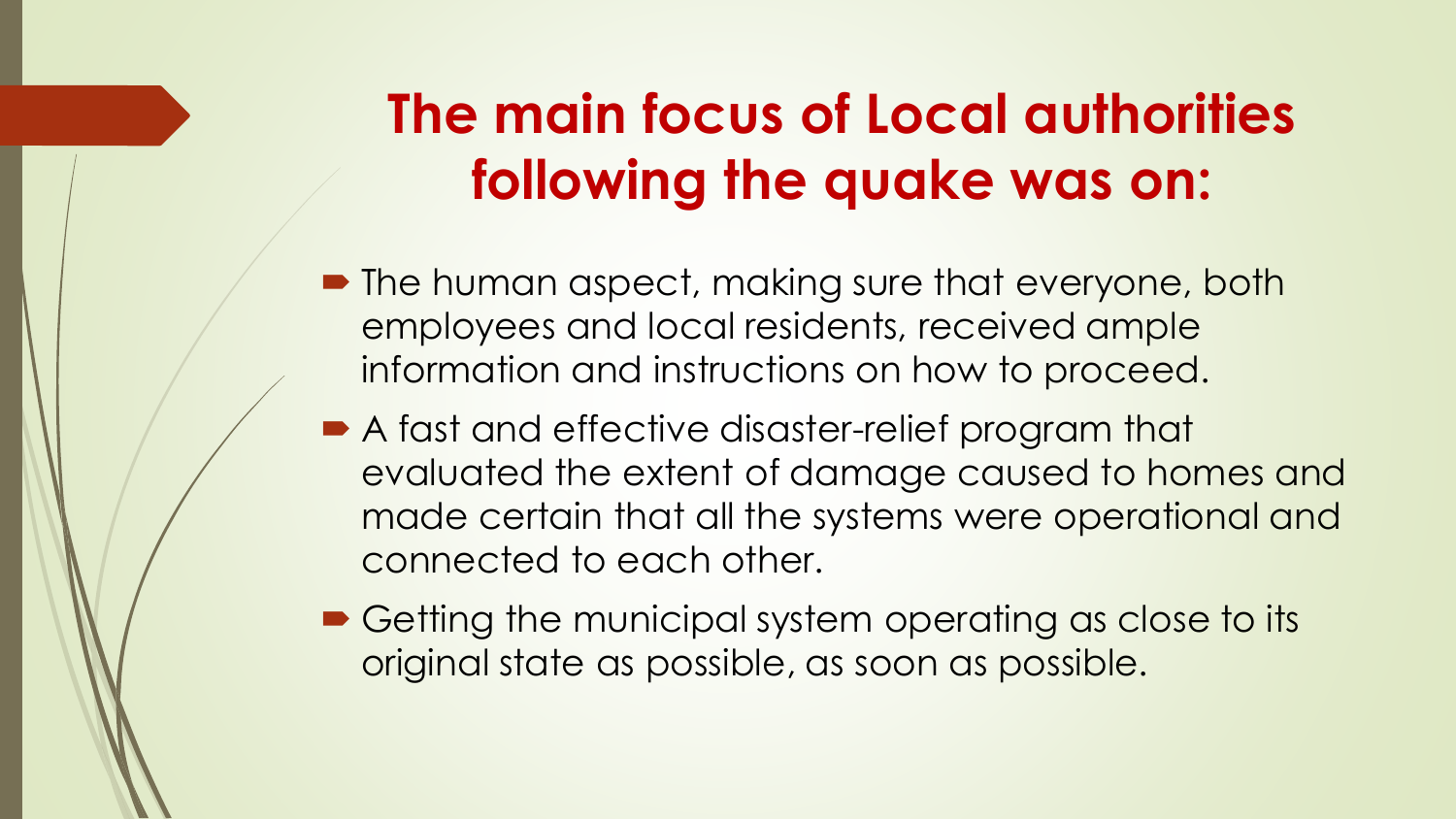## **General Guidelines for Long-Term Response to Natural Disasters**

- Guidelines (template) for Long-Term Response to Natural Disasters was handed over to the 3 municipalities that were most affected, the day after the quake had hit.
- **B**ased on the assumption that disaster can be divided into three phases; immediate, short-term and long-term responses.
- Árborg instantly decided to make use of this tool.
- Those guidelines came of good use when dealing with the aftermath of the earthquake.
- Following "Suðurlandsskjálfti" we wrote special guidelines for Árborg on the basis of these template.
- Local authorities should write their own guidelines and be prepared if and when disaster strikes.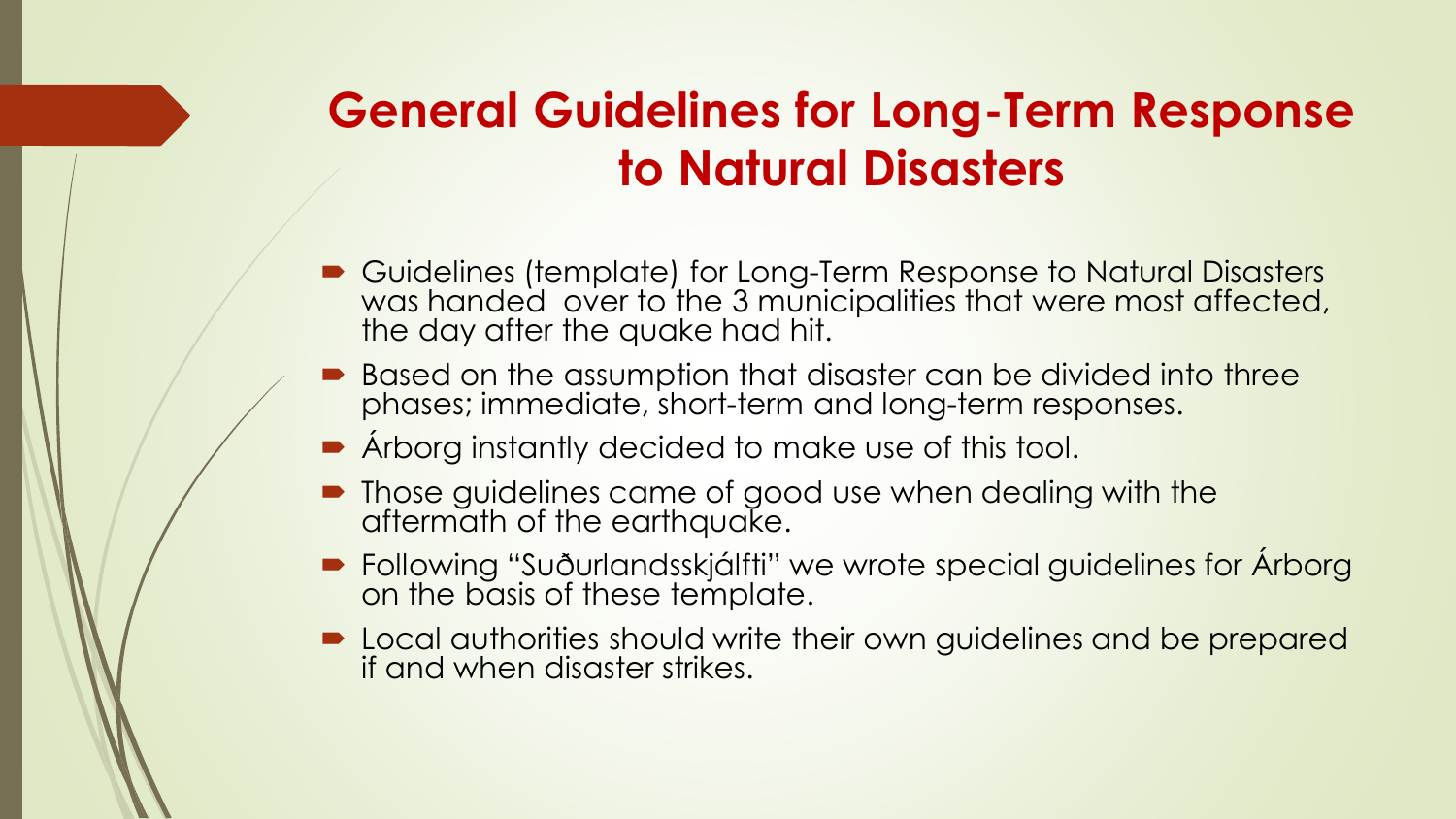## **The Relief & Recovery Team in Árborg**

- Included key council employees (from departments of welfare, environment, economic) in addition to the head of department of administration, directed by the mayor.
- The Team's objective was to synchronize the work of the municipality in times of emergency and imminent danger as well as in times of reconstruction following disasters.
- The Team's work followed the guidelines and matching checklists that are part of the guidelines.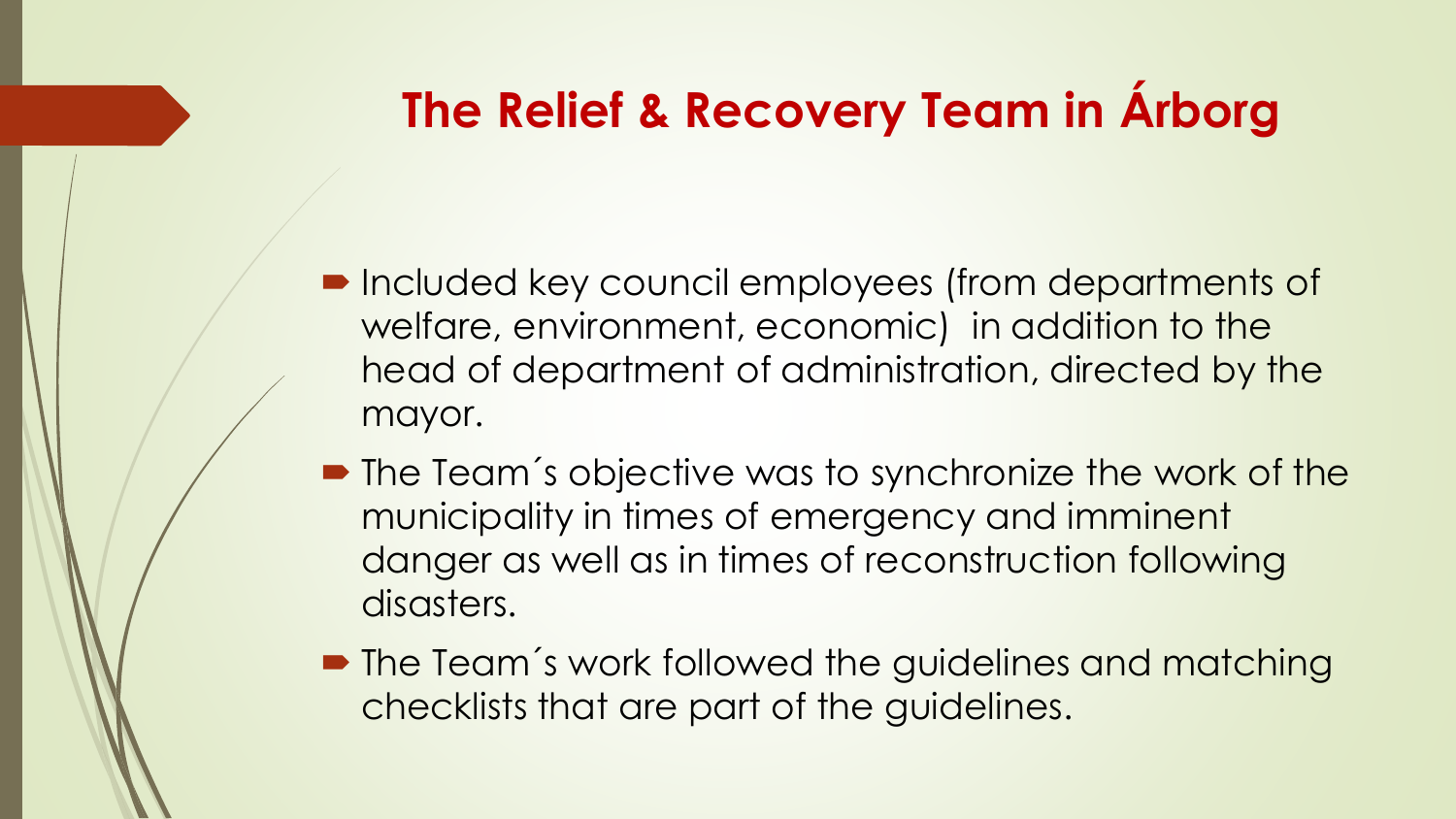## **Three Clusters**

#### **Welfare Cluster**

- **the physical, mental and social wellbeing and needs of those affected. Their subjects are social services, health care, education and childcare, culture, youth programs and organized sports.** 
	- It may be useful to establish teams within the Clusters, contrary to organizational units or institutions, for example in regards to housing, social service and school-matters.
- **Environmenal Cluster**
- **Economy Cluster**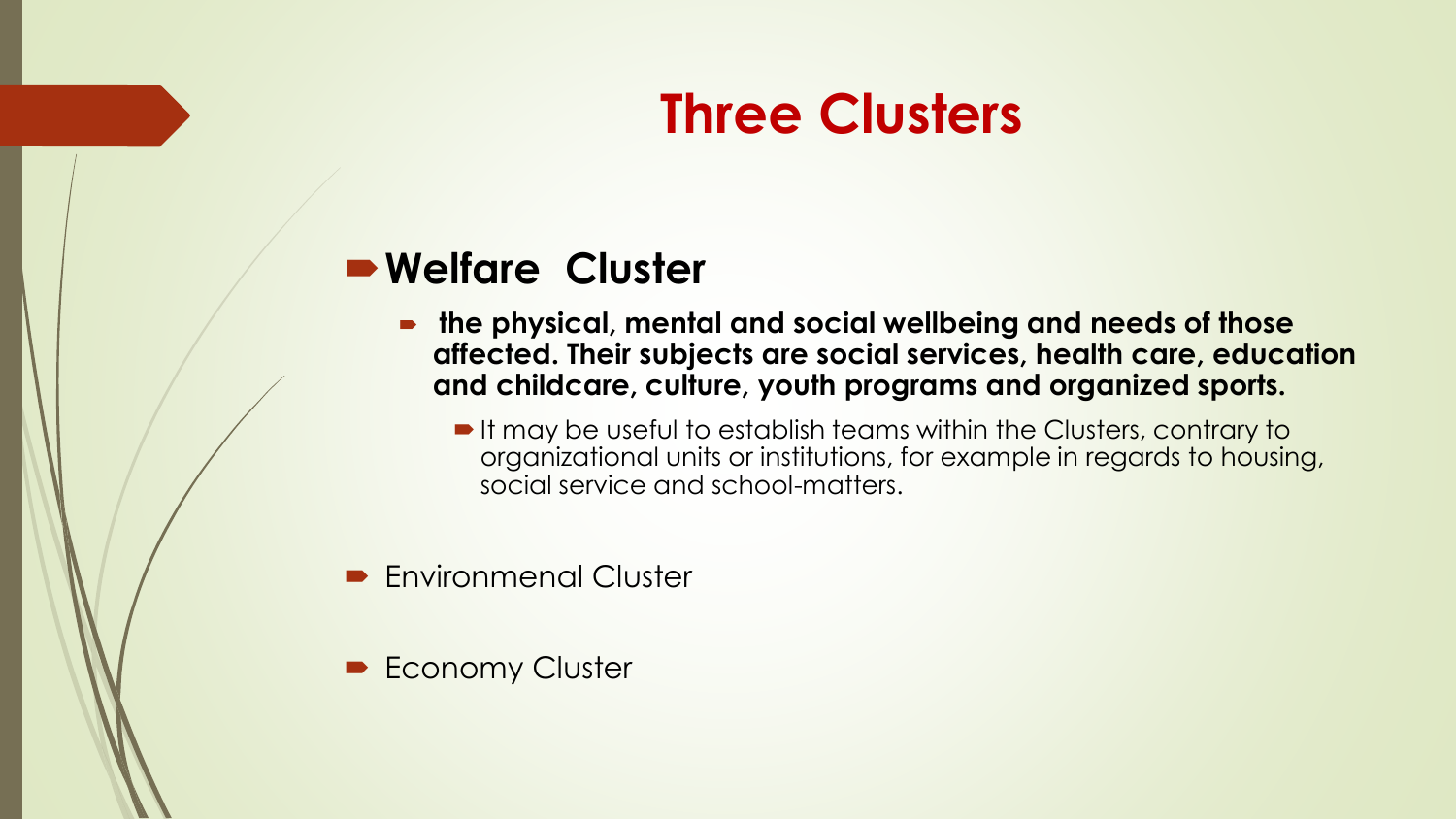## **Special Teams within the Welfare Cluster**

- Team for housing affairs
	- Responsible for providing housing for those who must leave their homes due to damages, for longer or shorter time.
- Social Service Team is responsible for:
	- **arranging psychological trauma councelling,**
	- checking up on those who's houses were damaged the most,
	- monitoring residents with social problems, individuals with no family or social network, people of foreign nationalities and the elderly, the disabled, and the sick.
	- The team also organized the support that was applied to municipalities staff and to service units such as daycare for the elderly, kindergartens and elementary schools in cooperation with those in charge of those establishments.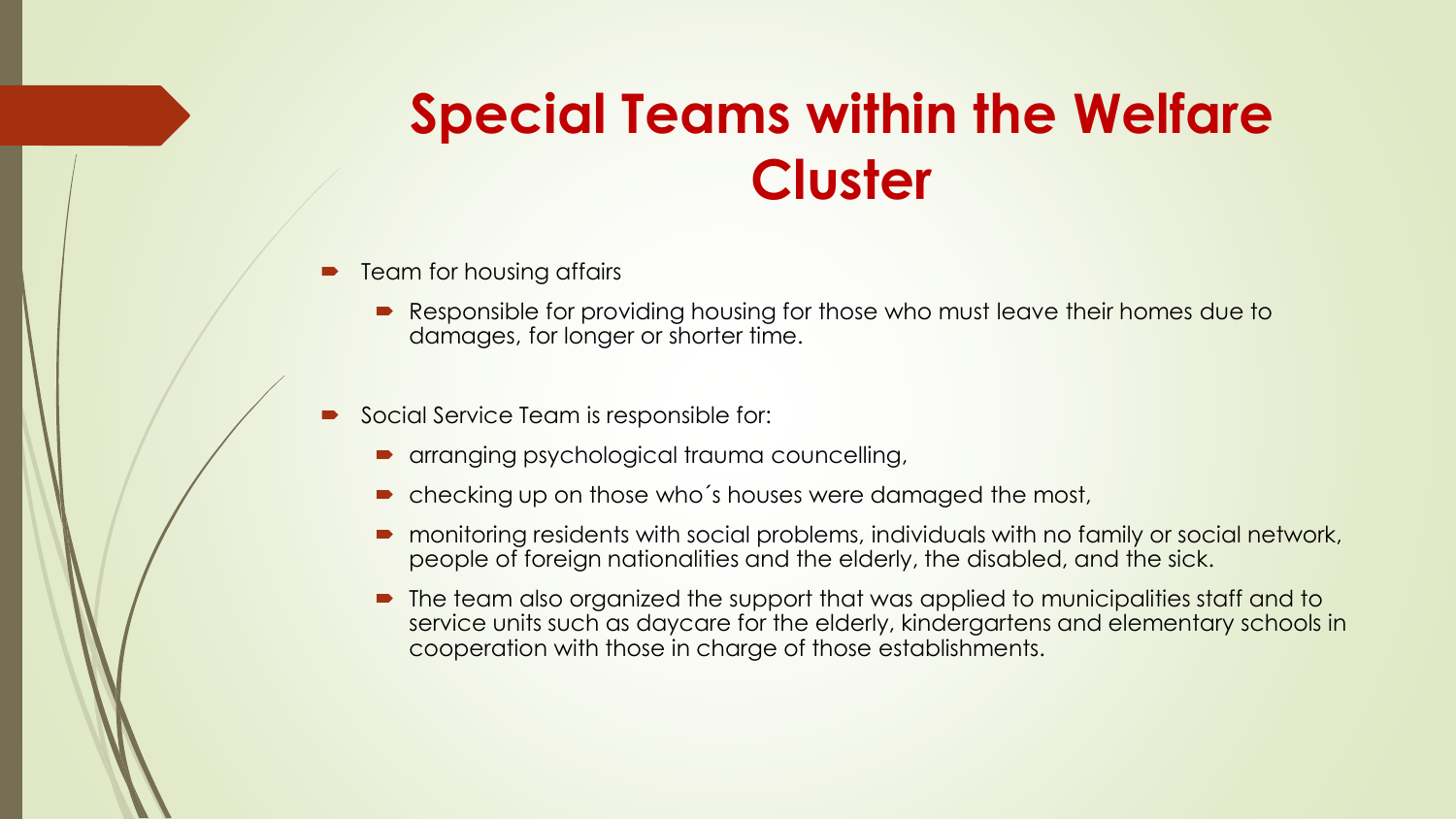# **Social services is highly important in times of disasters**

- Knowledge and understanding to be able to serve various groups and individuals within the community in times of crisis.
- Connections with other establishments in the community, such as schools, health care establishments, charity organizations and sports organizations.
- Information about situations in the community that are essential to the local authorities in times of disaster-relief and when it comes to distributing finances.
	- **F. ex. about different groups within the community like those who are living in dire** conditions and need special attention when disasters strike
- Important role in all three phases, most important after the immediate phase, specially in the long-term response.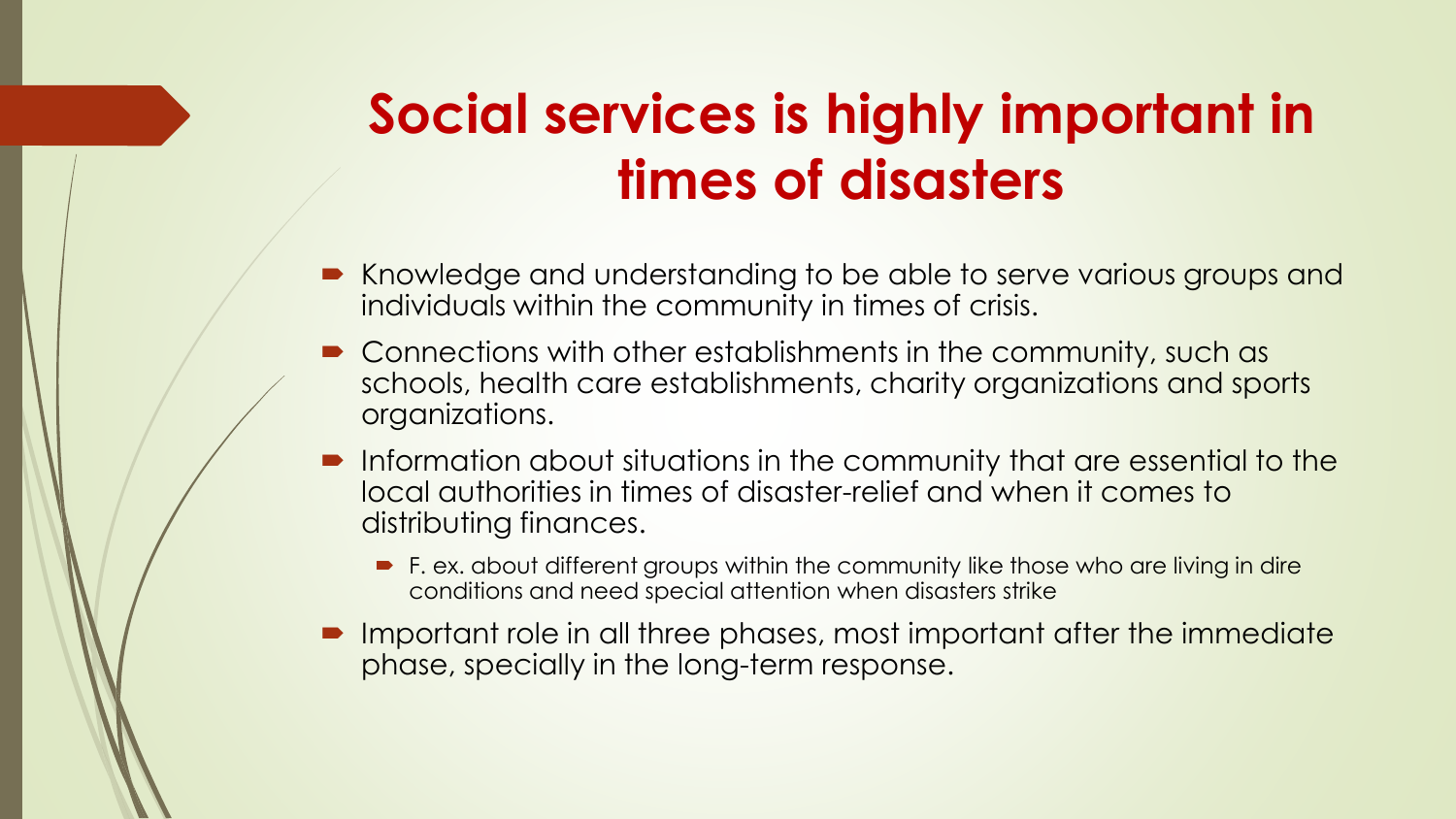## **How can local authorities, especially local social service, be prepared for disasters ?**

- By writing, and updating, special guidelines for relief and recovery in response to disasters in their communities.
- By regularly gather significant and important informations about the living situations in the community and among known vulnerable groups.
- By developing social service and other local services in line with the informations about the communities pulse.
- **•** Local authorities have to be regularly informed about the social situation and the social healt of the community.
- By practicing holistic perspective.